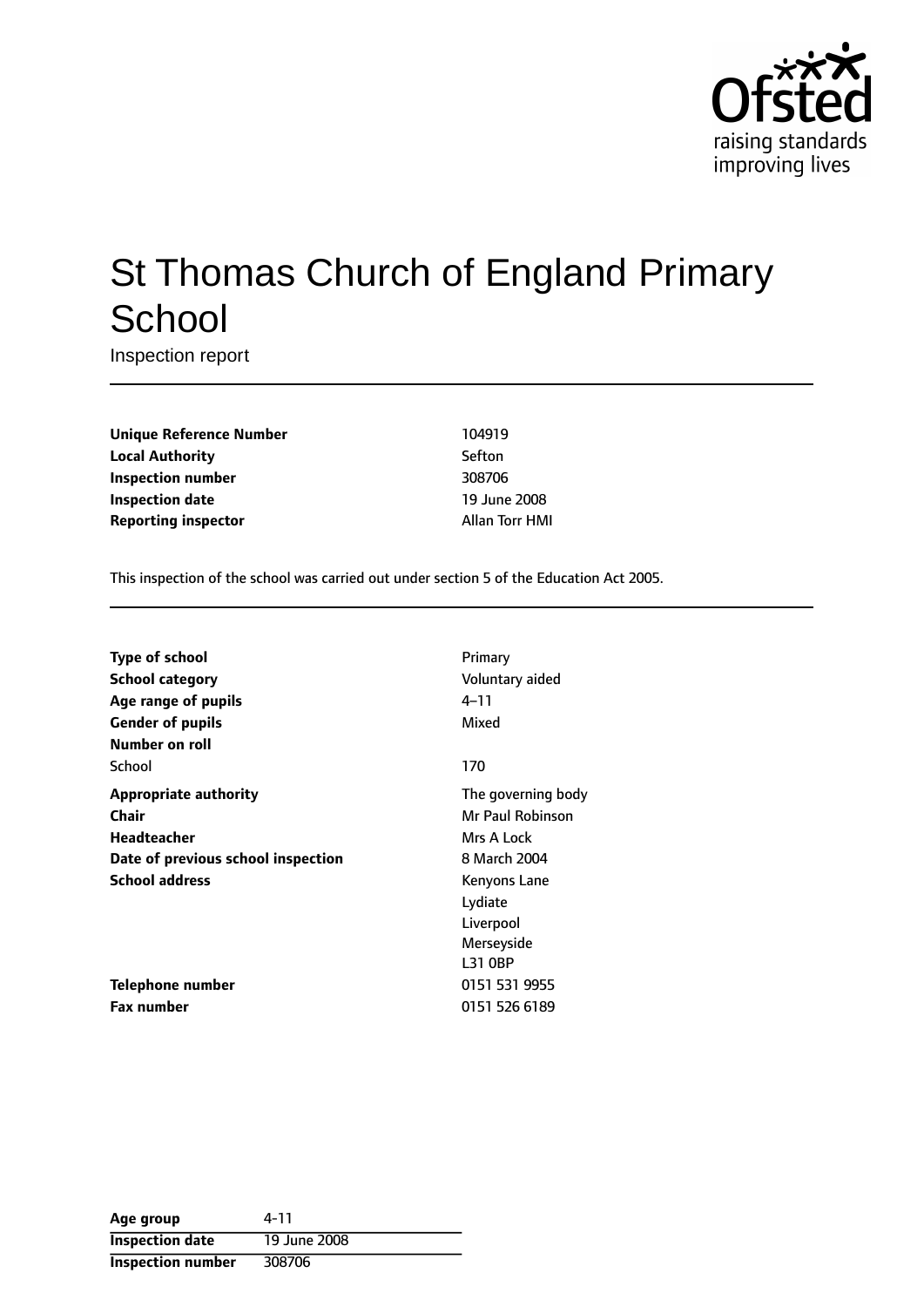.

© Crown copyright 2008

#### Website: www.ofsted.gov.uk

This document may be reproduced in whole or in part for non-commercial educational purposes, provided that the information quoted is reproduced without adaptation and the source and date of publication are stated.

Further copies of this report are obtainable from the school. Under the Education Act 2005, the school must provide a copy of this report free of charge to certain categories of people. A charge not exceeding the full cost of reproduction may be made for any other copies supplied.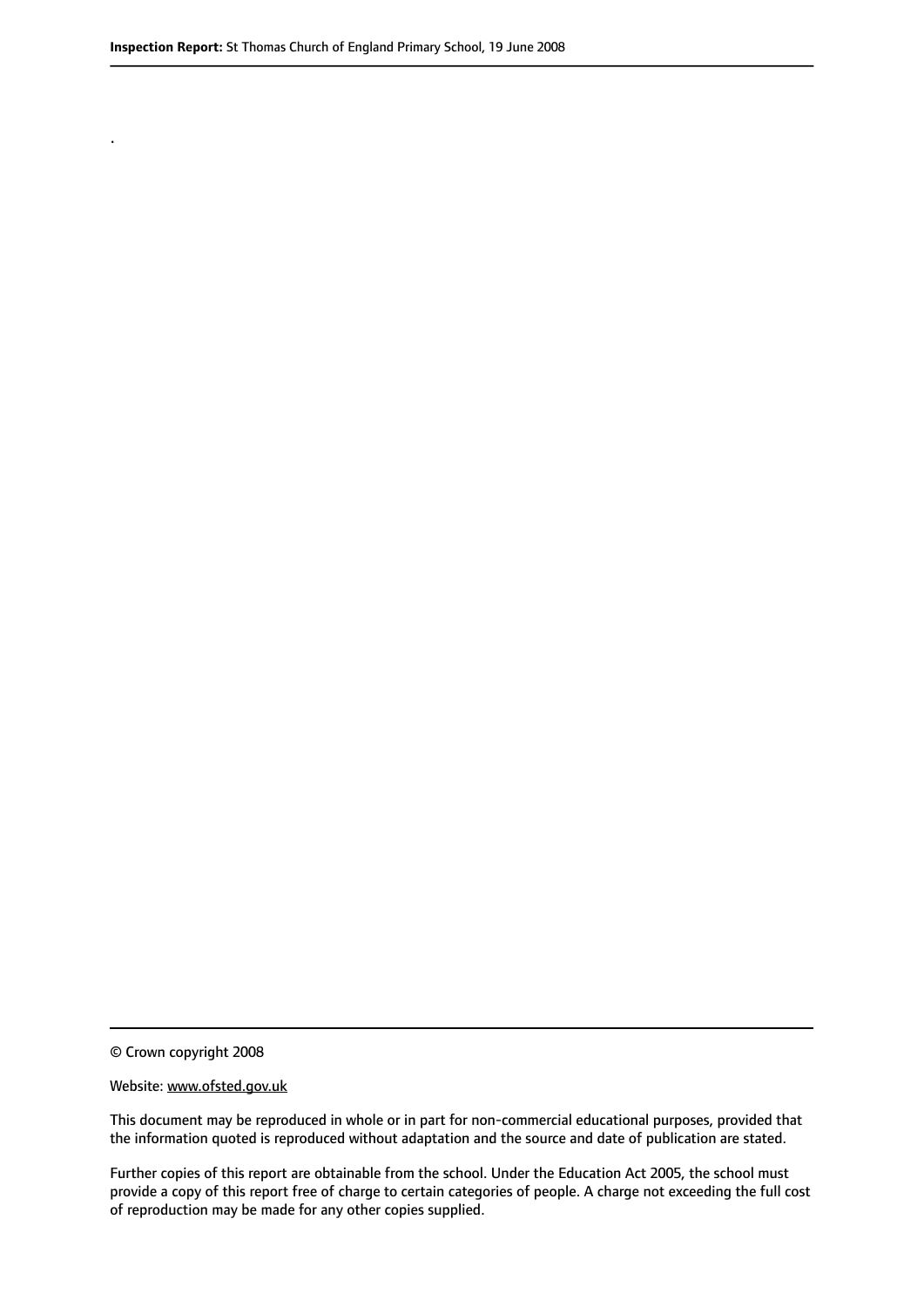# **Introduction**

The inspection was carried out by one of Her Majesty's Inspectors (HMI).

The inspector evaluated the overall effectiveness of the school and investigated the following issues: the quality of teaching and learning; the effectiveness of leadership and management; and provision in the Foundation Stage. Evidence was gathered from brief observations of lessons; discussions with senior managers, governors and pupils; and scrutiny of pupils' work, school documents and parents' questionnaires. Other aspects of the school's work were not investigated in detail but HMI found evidence to suggest that the school's own assessments, as given in its self-evaluation, were justified.

### **Description of the school**

Thisis a smaller than average primary school located in a semi-rural area to the north of Maghull. The vast majority of pupils are White British and a very small proportion is entitled to take free school meals. The proportions of pupils with a statement of special educational needs and with a learning difficulty and/or disability are low. The school is an active initial teacher training partner with Edge Hill University and Lancashire and Cumbria Graduate Training Consortium. The school achieved Healthy School status in 2007 and renewed its Active Mark in 2007.

### **Key for inspection grades**

| Grade 1 | Outstanding  |
|---------|--------------|
| Grade 2 | Good         |
| Grade 3 | Satisfactory |
| Grade 4 | Inadequate   |
|         |              |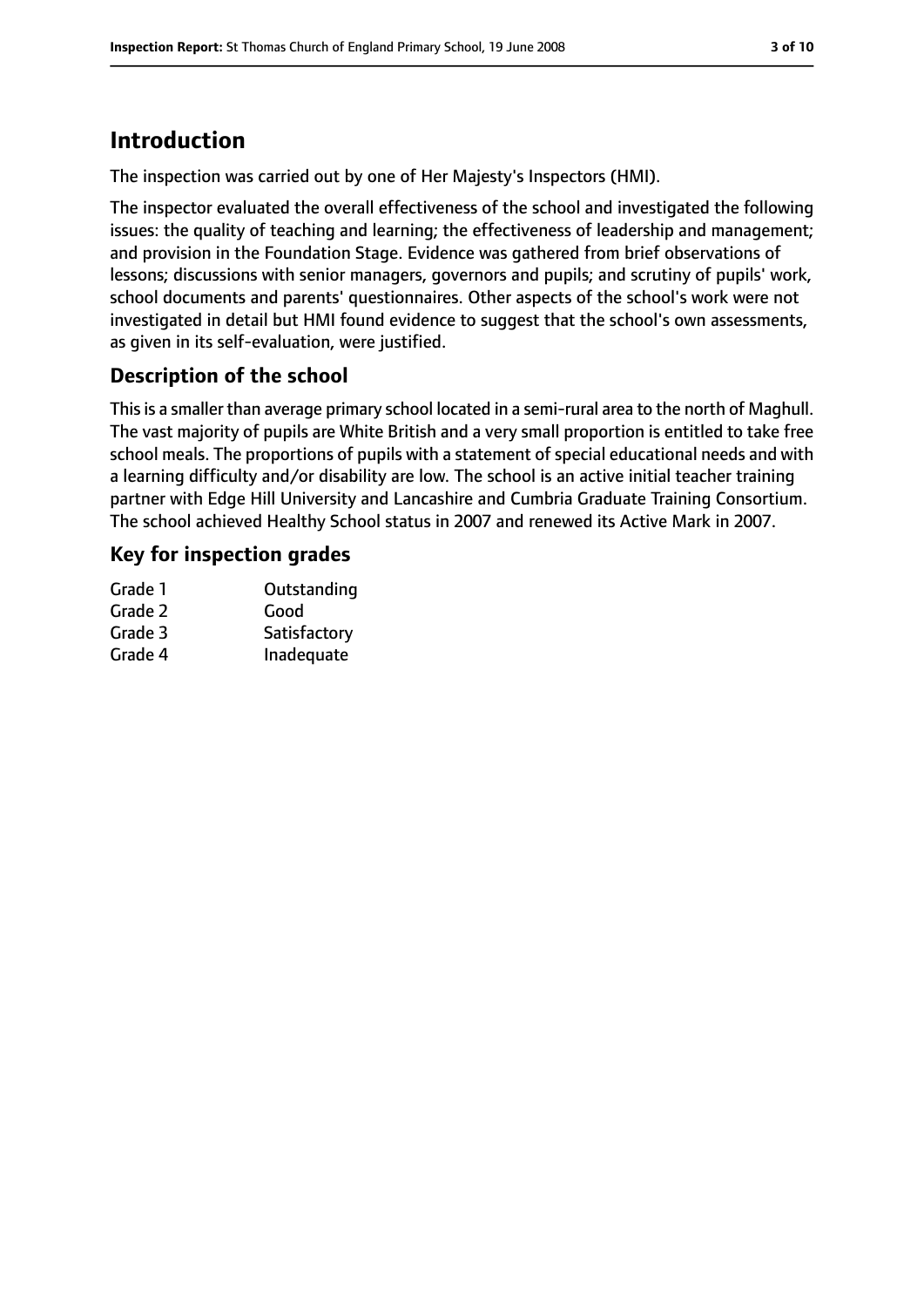### **Overall effectiveness of the school**

#### **Grade: 1**

St Thomas' has made significant progress since the last inspection and is now an outstanding school. Parents and pupils are overwhelmingly positive about the high standard of education and care. This is certainly justified. Relative to their broadly average starting points, pupils make outstanding progress. They get off to a good start in the Reception class and in Key Stage 1, so that by the time they leave Year 2, their standards in reading, writing and mathematics are above average. This good progress is sustained in Key Stage 2. Standards have risen in each of the last five years. By the time pupils leave Year 6 they attain exceptionally high standards in English, mathematics and science. In the 2007 national tests, almost every pupil gained the expected Level 4 in English and almost three quarters attained the higher Level 5. Standards are similarly high in science, with 83% attaining Level 5. Standards in some foundation subjects, such as geography and history, are not as high. This is because subject leaders are not always monitoring as rigorously as they could to ensure that standards in these subjects are high.

Pupils enjoy school because teaching and learning are exciting and engaging. Teachers make good use of a range of resources such as interactive whiteboards, practical mathematics equipment, puppets and individual whiteboards to extend pupils' understanding. Activities, particularly in the core subjects of English, mathematics and science, are purposeful, based on real situations and very well matched to each individual's needs. Learning is active. Through short tasks, songs and constant engagement, pupils take a full and involved role in each lesson. The quality of teachers' questioning is outstanding and this enables pupils to reach the very high expectations that are set for them. Carefully selected intervention programmes ensure that every pupil is challenged and encouraged to succeed. Well qualified and skilful teaching assistants support individuals effectively. Academic guidance is good. Teachers provide useful tips in their marking which enable pupils to know exactly what they need to do to improve. Most pupils know what level they are working at and what they should achieve.

The curriculum is good and is enriched and by a wide range of additional activities, both within school and through out-of-school clubs. Similarly, the school makes good use of interesting and exciting visits and visitors to expand pupils' knowledge and experience of the world. Year 5 and 6 pupils attend an annual residential activity centre and greater use is being made of local resources such as the Sefton Coast in a geography topic in Year 4. There is very good provision for information and communication technology and physical education; these are strengths of the school. There are a few opportunities for pupils to learn a modern foreign language, but these are as yet not extensive. Pupils benefit from links with a high school and also from the very good links with Edge Hill University; for example, it has trained some of the school's teaching assistants to a high level.

Pupils' social, moral, cultural and spiritual development is good, aided by productive links with the local church. They behave well and are respectful, polite and well mannered young people. Boys and girls work very well together and all pupils articulate their views confidently and listen carefully to the views of others. There is very little bullying and no recorded racist or homophobic incidents because pupils treat one another in the way in which they would like to be treated. Consequently, pupils feel safe and free from harassment. They have a good understanding of how to stay safe. They are aware of hazards in and around the school and have some idea of Internet safety. Pupils have an outstanding understanding of how to keep healthy, both within and outside the school. Most pupils take advantage of the fruit, vegetables and water provided by the school and take part in physical activities at break time, making very good use of the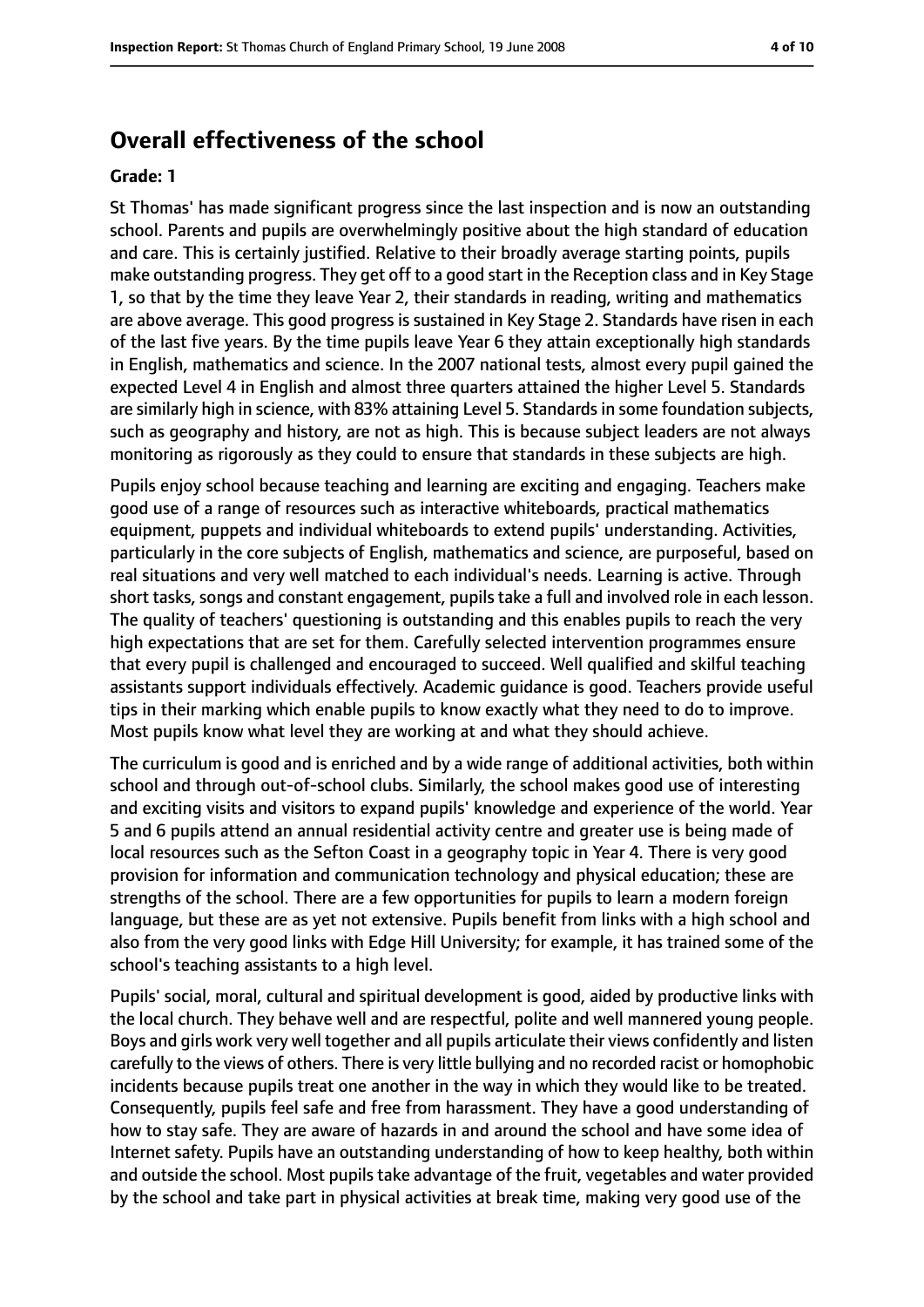play equipment. Pupils' contribution to the local and worldwide community is outstanding. In addition to the school and eco council, pupils take on a full range of roles in the school such as playground patrollers and peer mediation. Worthwhile suggestions about how to improve provision within the school are taken seriously by staff. As a result they feel valued and empowered to influence key decisions, such as the appointment of a new headteacher in April 2007.

Care, guidance and support are good. Systems and procedures to safeguard pupils are in place and meet government guidelines and regulations. The school works very well with outside agencies such as social services and the local authority behaviour support team to protect pupils. There are high levels of supervision at break times and few accidents. Newly established systems to monitor and review risk assessments and policies are having a positive impact on the rigour of health and safety procedures. Transition and induction arrangements are good and this leads to pupils maintaining their academic progress as they move between classes and key stages. Although attendance rates are only around the national average, the school in liaison with the education welfare officer has introduced some good initiatives, such as a presentation to parents and pupils entitled 'attendance matters' to encourage them not to take pupils out of school in term time. This is slowly beginning to have an impact.

Leadership and management of the school are outstanding. The headteacher and senior leaders give very clear direction and focus to the school. They are supported by an able and committed staff team. Four teachers have left in the last two years and four new teachers have started. One teacher is on extended sickness absence. Throughout the recent changes, disruption to pupils' learning has been kept to a minimum and this is a credit to the school. A few subject leaders do not monitor teaching and learning in their subjects. As a result, standards in a small number of foundation subjects, such as geography and history, are not as high as they are in other subjects. The school is outward looking and always willing to take on best practice, working very well, for example with colleagues from high schools and partner schools in the local cluster. Governors are knowledgeable and well informed about the school and provide good support and positive challenge to staff. They have a strategic view of the quality of what the school does and about its future direction. The school has made very good progress since the last inspection. It provides excellent value for money and has an outstanding capacity to improve.

### **Effectiveness of the Foundation Stage**

### **Grade: 2**

Children enter the Reception class with skills that are broadly typical for this age. They make good progress in their knowledge and understanding of the world and their mathematical, creative and physical development with the result that by the end of the Foundation Stage most pupils have reached the early learning goals and some have exceeded them. However, children's communication, language and literacy skills are less well developed by the time they enter Year 1. There is an effective balance between teacher-led and child-initiated activities. Children are actively involved in influencing the curriculum. For example, after setting up a role play garden centre, they decided to sell plants to parents and to learn more about growing plants and flowers. Teaching and learning time is maximised and very good use is made of the excellent outdoor area.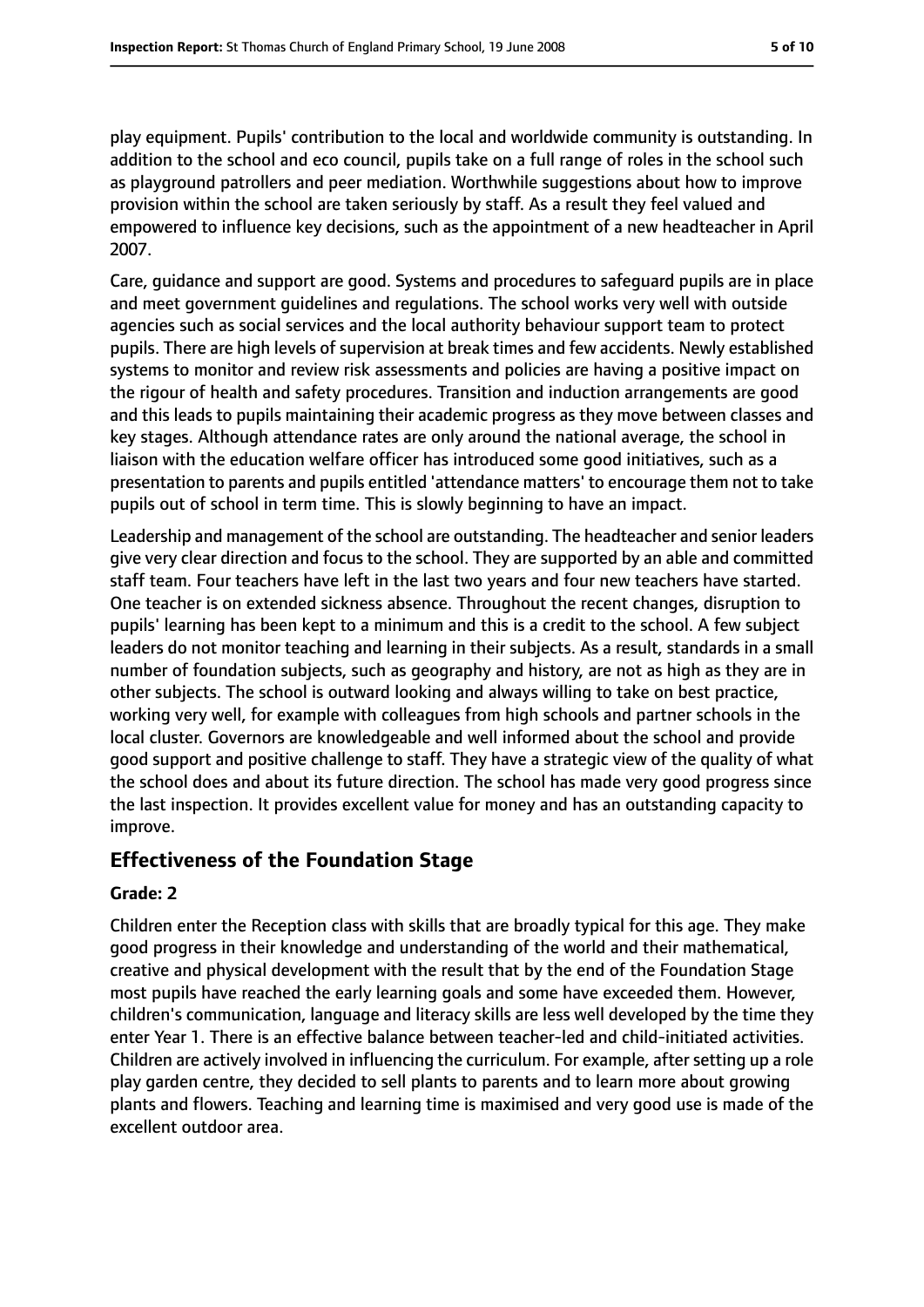## **What the school should do to improve further**

- Develop the role of subject leaders to improve standards and teaching and learning, particularly in history and geography.
- Develop the curriculum further to provide opportunities for all Key Stage 2 pupils to learn a modern foreign language.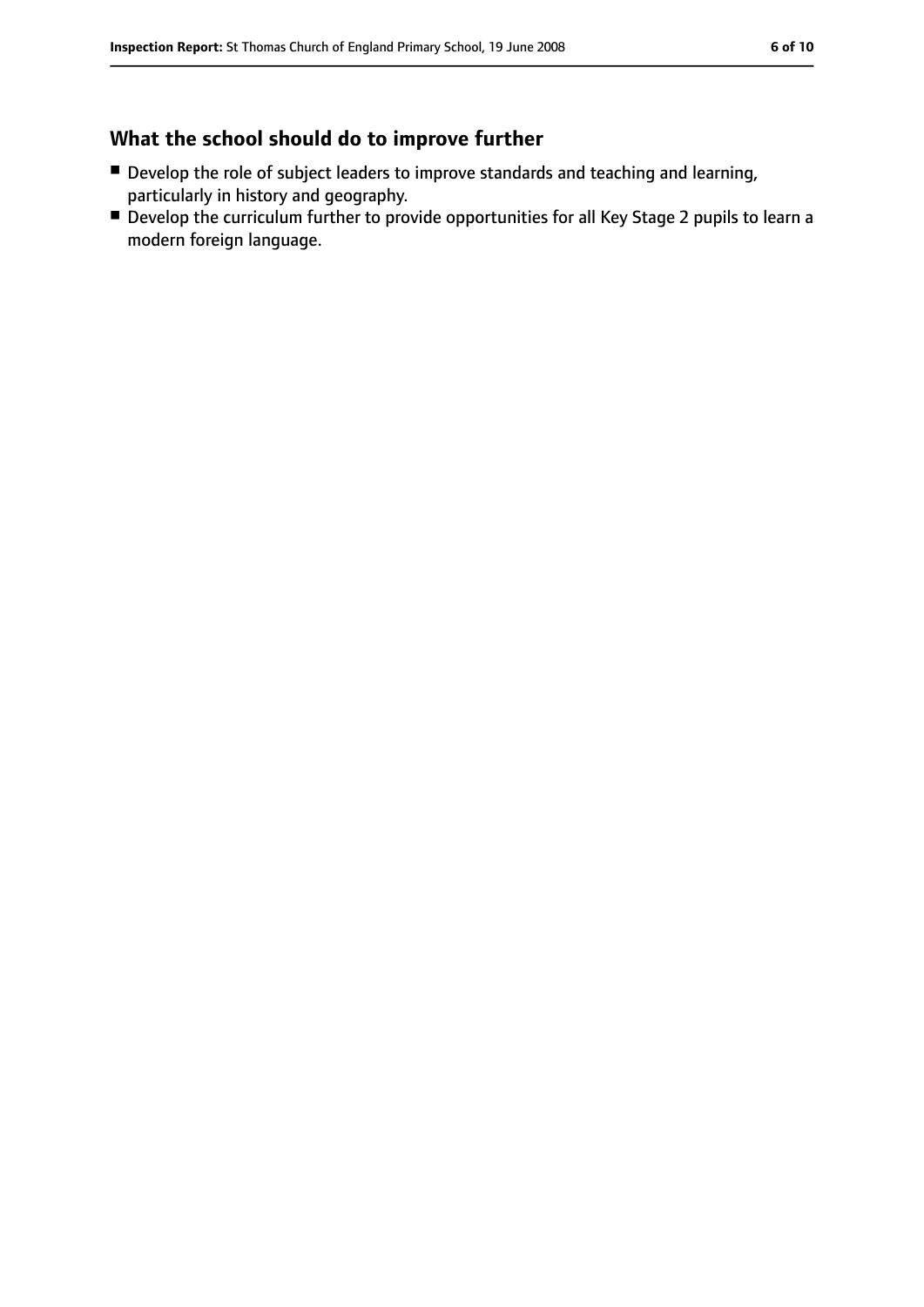**Any complaints about the inspection or the report should be made following the procedures set out in the guidance 'Complaints about school inspection', which is available from Ofsted's website: www.ofsted.gov.uk.**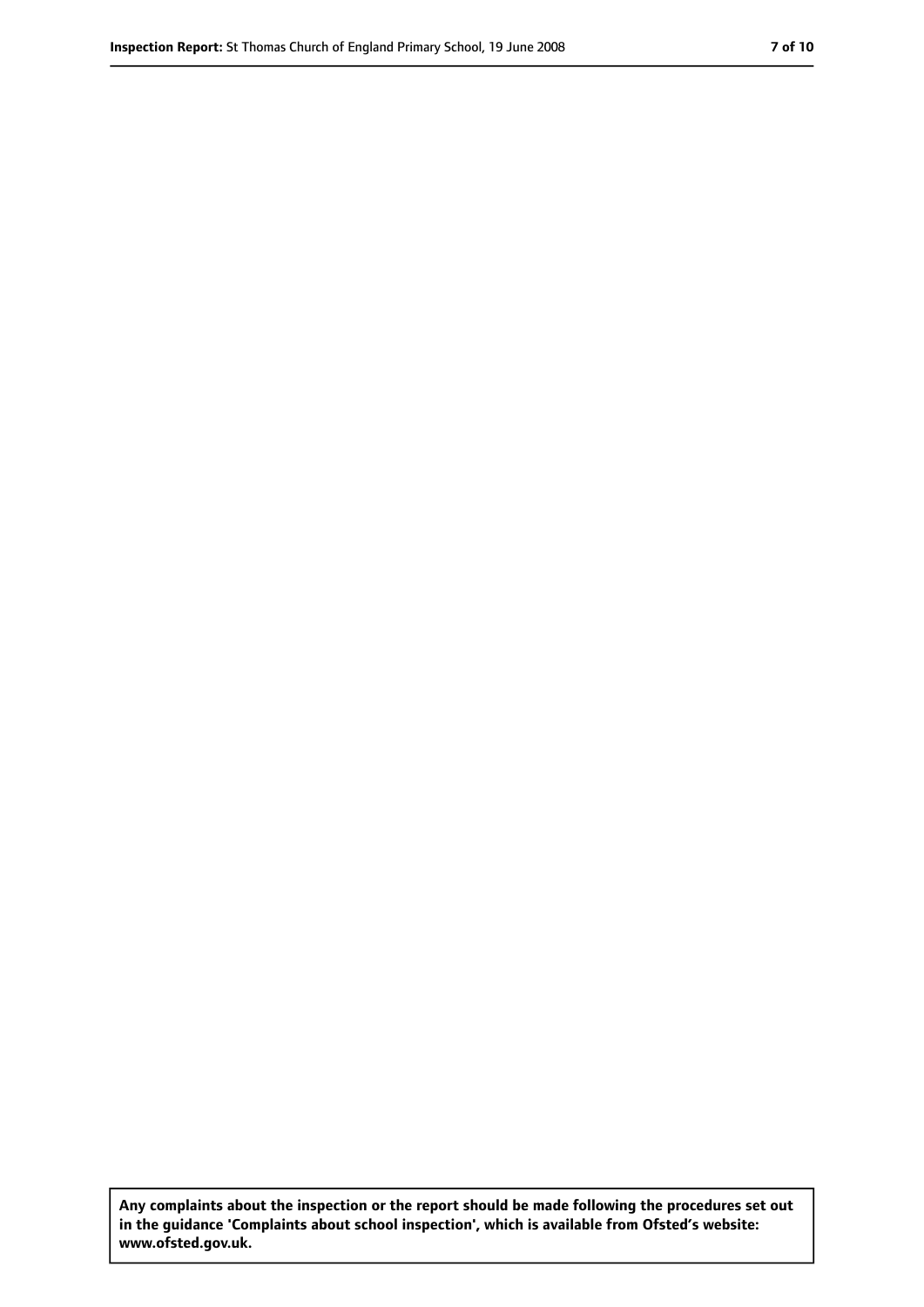# **Inspection judgements**

| $\dot{ }$ Key to judgements: grade 1 is outstanding, grade 2 good, grade 3 satisfactory, and | <b>School</b>  |
|----------------------------------------------------------------------------------------------|----------------|
| arade 4 inadequate                                                                           | <b>Overall</b> |

### **Overall effectiveness**

| How effective, efficient and inclusive is the provision of education, integrated<br>care and any extended services in meeting the needs of learners? |     |
|------------------------------------------------------------------------------------------------------------------------------------------------------|-----|
| Effective steps have been taken to promote improvement since the last<br>inspection                                                                  | Yes |
| How well does the school work in partnership with others to promote learners'<br>well-being?                                                         |     |
| The effectiveness of the Foundation Stage                                                                                                            |     |
| The capacity to make any necessary improvements                                                                                                      |     |

### **Achievement and standards**

| How well do learners achieve?                                                                               |  |
|-------------------------------------------------------------------------------------------------------------|--|
| The standards <sup>1</sup> reached by learners                                                              |  |
| How well learners make progress, taking account of any significant variations between<br>groups of learners |  |
| How well learners with learning difficulties and disabilities make progress                                 |  |

### **Personal development and well-being**

| How good is the overall personal development and well-being of the<br>learners?                                  |  |
|------------------------------------------------------------------------------------------------------------------|--|
| The extent of learners' spiritual, moral, social and cultural development                                        |  |
| The extent to which learners adopt healthy lifestyles                                                            |  |
| The extent to which learners adopt safe practices                                                                |  |
| How well learners enjoy their education                                                                          |  |
| The attendance of learners                                                                                       |  |
| The behaviour of learners                                                                                        |  |
| The extent to which learners make a positive contribution to the community                                       |  |
| How well learners develop workplace and other skills that will contribute to<br>their future economic well-being |  |

### **The quality of provision**

| How effective are teaching and learning in meeting the full range of the<br>learners' needs?          |  |
|-------------------------------------------------------------------------------------------------------|--|
| How well do the curriculum and other activities meet the range of needs<br>and interests of learners? |  |
| How well are learners cared for, guided and supported?                                                |  |

### **Annex A**

 $^1$  Grade 1 - Exceptionally and consistently high; Grade 2 - Generally above average with none significantly below average; Grade 3 - Broadly average to below average; Grade 4 - Exceptionally low.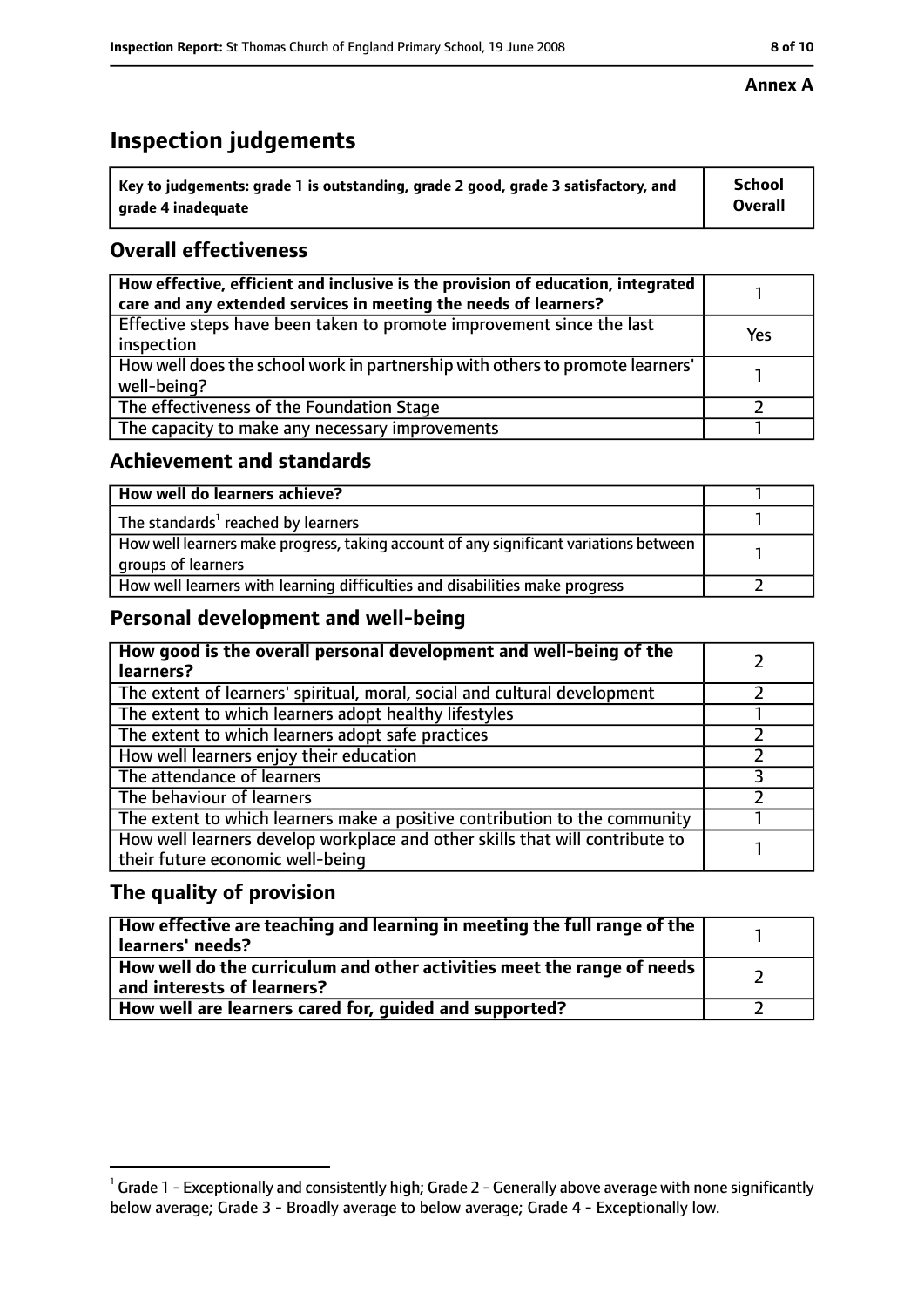# **Leadership and management**

| How effective are leadership and management in raising achievement<br>and supporting all learners?                                              |     |
|-------------------------------------------------------------------------------------------------------------------------------------------------|-----|
| How effectively leaders and managers at all levels set clear direction leading<br>to improvement and promote high quality of care and education |     |
| How effectively leaders and managers use challenging targets to raise standards                                                                 |     |
| The effectiveness of the school's self-evaluation                                                                                               |     |
| How well equality of opportunity is promoted and discrimination tackled so<br>that all learners achieve as well as they can                     |     |
| How effectively and efficiently resources, including staff, are deployed to<br>achieve value for money                                          |     |
| The extent to which governors and other supervisory boards discharge their<br>responsibilities                                                  |     |
| Do procedures for safequarding learners meet current government<br>requirements?                                                                | Yes |
| Does this school require special measures?                                                                                                      | No  |
| Does this school require a notice to improve?                                                                                                   | No  |